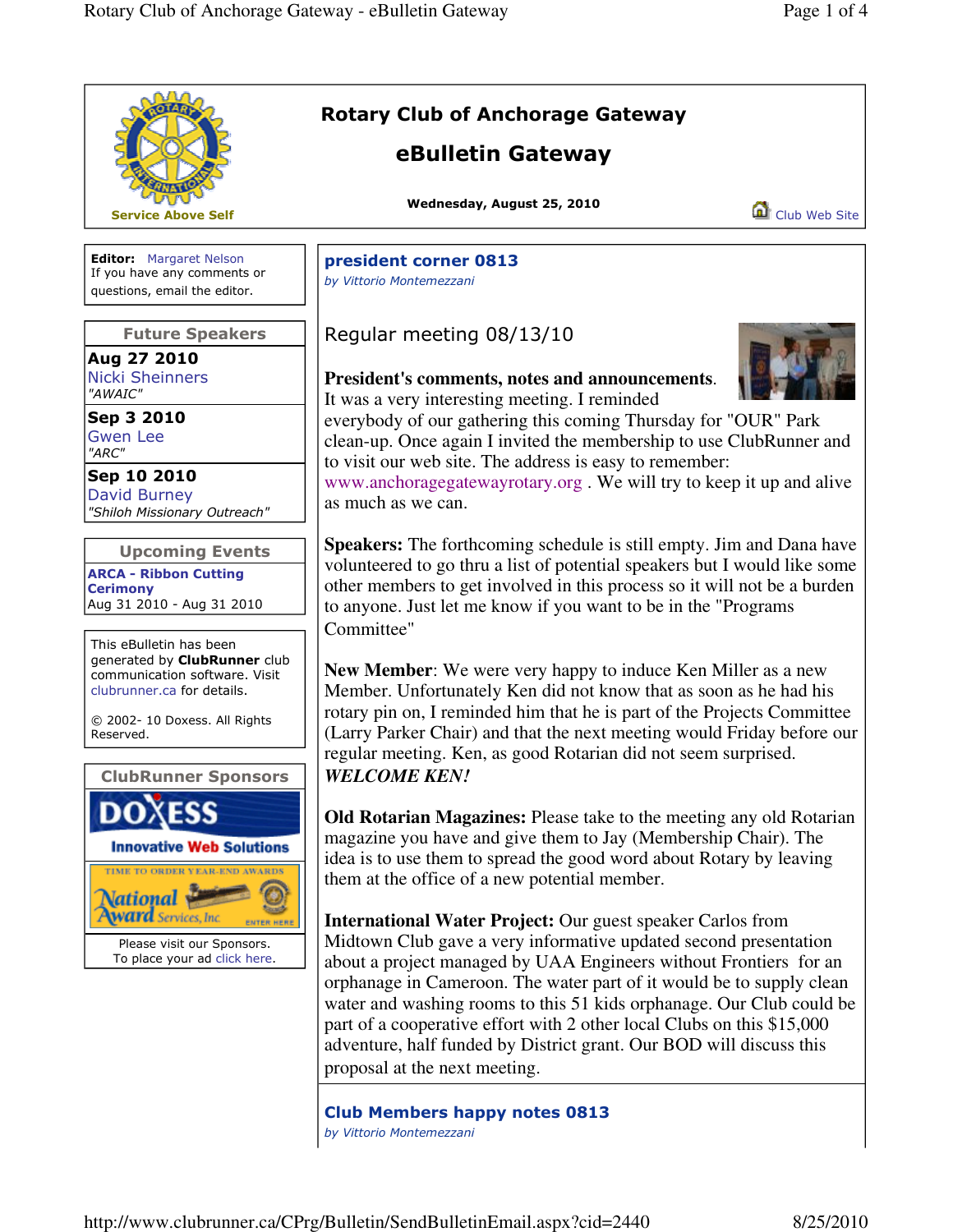## **MEMBERS ANNOUNCEMENTS AND HAPPY MOMENTS** .

Rich Dyson, our chapter member, had super happy dollars for the 3 runs win of East vs Downtown Rotary Clubs softball tournament.

Matt had a fatherly moment sharing his happy dollars for his twins 4<sup>th</sup> Birthday.

Francis Gallela, visitor Rotary Member, was just happy to be at the meeting of our club and give a very enlighten unsolicited advertisement for our President cooking school ability and he welcome the presence of first time guest Antoine, owner of Paris Café.

Our returning prodigal son Alex was happy to be back from the National Boy Scouts Jamboree in Virginia.

Owen was successfully back from a surgery and he really appreciated our ebulletin reminding him of his Wedding Anniversary coming up, even thought he claims that his wife was throwing around clues trying to revive his tired out memory.

Chris was delighted from receiving a nice letter from EPA explaining the growing problem of "bed bugs" presence all over the USA. We could only join her in this exhilarating news.

## **BEST WISHES TO OUR MEMBERS** :

# Birthday & Anniversary Report

Date Range : August 13 to Date Range : August 15 to<br>August 31 Sort By: Member Name | Date

#### Birthdays

Member Name Birthday No member(s) have birthdays within this range.

#### **Anniversaries**

Evans, Mayfield August 18 (Willie)

Member Name Anniversary / Spouse Name

#### Club Anniversaries

Member Name **Induction Date / Number of Years** (Effective the day of induction this year) Miller, Kenneth **August 13 2010 (0 years)** Kupers, Linda **August 21 2009 (1 years)**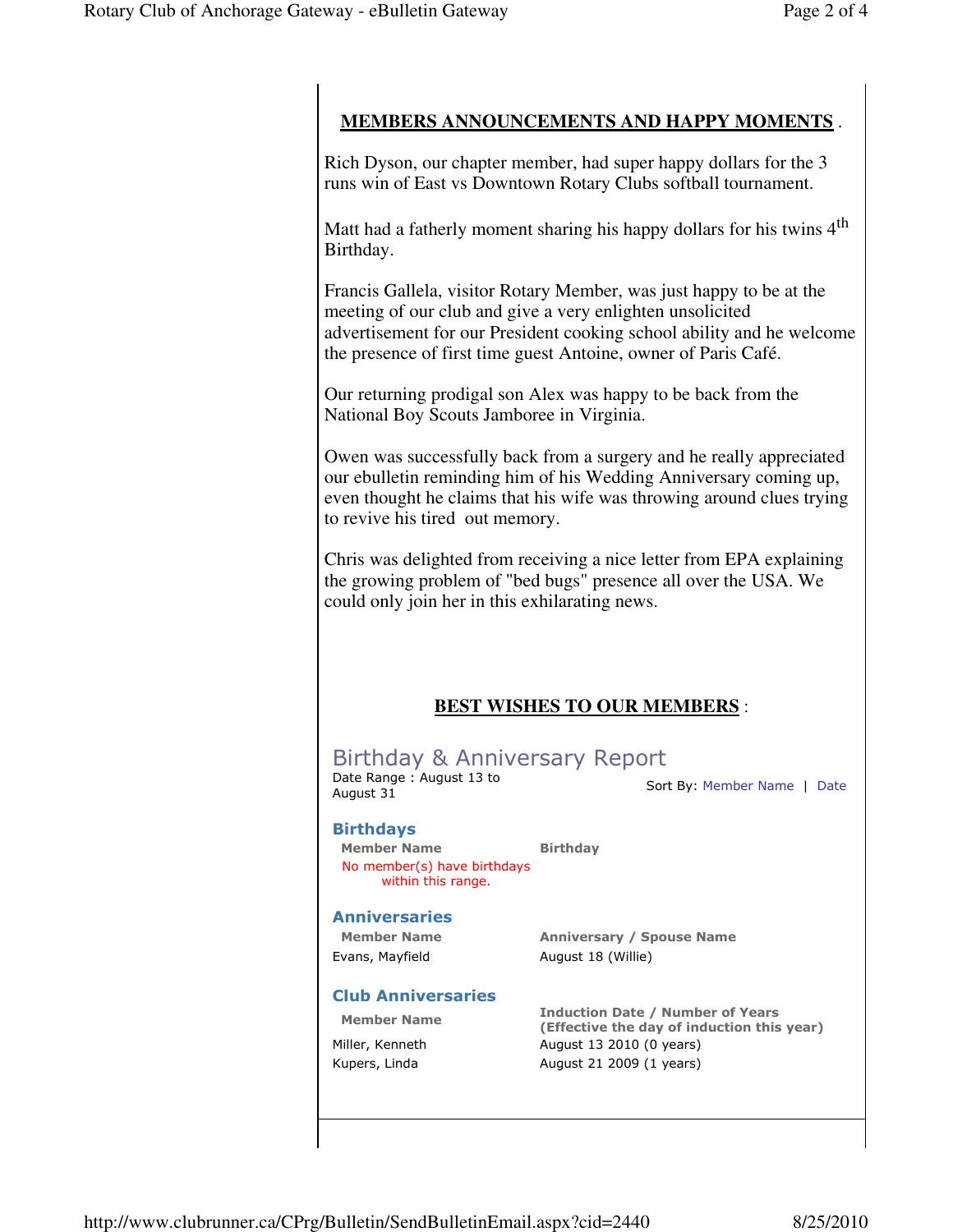by Vittorio Montemezzani

**Historic Moments: Rotary's emblem**

By Susan Hanf and Joe Derr Rotary International News -- 17 August 2010



# **T** he Rotary emblem, unchanged since 1924, was redesigned many times in the early years of the organization.

In 1905, Montague M. Bear, an engraver and member of the Rotary Club of Chicago, sketched a wagon wheel with 13 spokes. When fellow club members began to complain that the design was static and lifeless, Bear added flourishes that made the wheel appear to ride on a bed of clouds. Unfortunately, some members felt the clouds looked like dust, defying the laws of gravity by being kicked up on both sides of the wheel.

Bear responded by superimposing a banner with the words Rotary Club over the clouds.

In 1911, Secretary Chesley R. Perry recommended that "action be taken by the National Association to establish the wheel as the basic part of the emblem of every Rotary club." Clubs were invited to submit designs to an emblem committee before the 1912 convention in Duluth, Minnesota.

The Duluth convention provided some definition. "The emblem consists of the basic principle of a wheel with gears cut on the outer edge. . The spokes are to be so designed as to indicate strength; the object of the gears . being twofold; to relieve the plainness of the design, and . symbolize power."

The word Rotary appeared at the top and International Association at the bottom. Clubs were encouraged to use a similar design, placing the name of their city at the bottom in place of International Association. The number of spokes and cogs was unspecified.

As a result, numerous variations on the emblem were in use by 1918. The Board appointed Charles Mackintosh, of the Rotary Club of Chicago, and Oscar Bjorge, of the Rotary Club of Duluth, to the Special Committee to Standardize the Rotary Emblem.